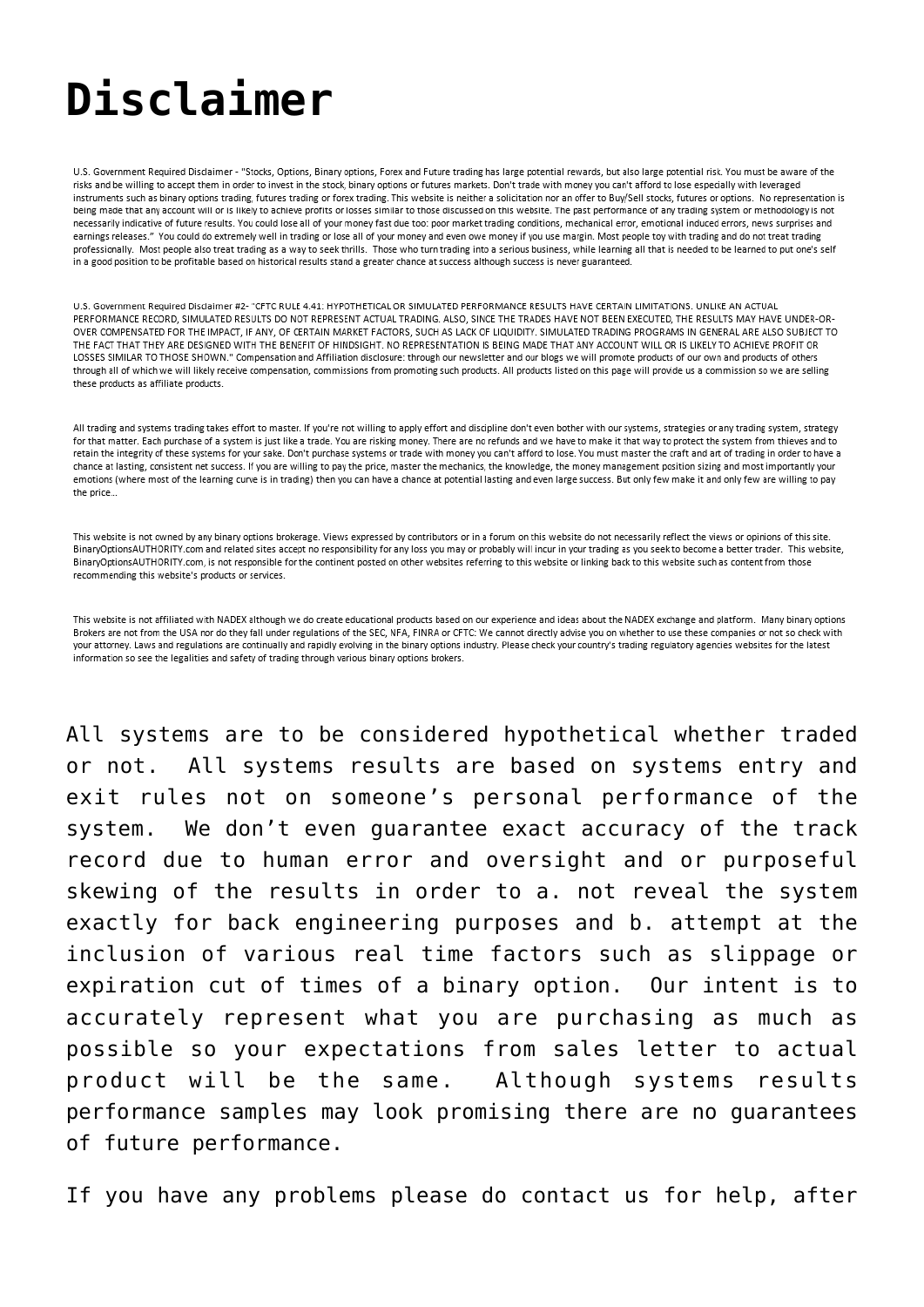you have learned the materials. There are no promises or guarantees whatsoever of future performance of the system, success in your ability to perform the system. You are purchasing any system, strategy or course on this website for the sake of gaining more knowledge and insight to strategic approaches to binary options trading. All systems and strategies are non refundable due to customer abuse in this industry. Yet we will look to replace a system that you purchased with another system if, after you following our instructions on the first system for learning and correction, have reached a point where the system will not work for you.

There is risk in trading. You could lose all of your money. If margin is involved, you can lose more than the money you put in upon a margin call. Don't trade with money that you can't afford to lose.

USA Notice: Binary options brokerage industry has rapidly risen in popularity. Regulations are being formed or are evolving. As far as we understand USA<br>traders may only trade through USA based binary brokers. Since we are hard of the material of the material brokers. If you don't like this complain to your respective government bodies, officials, vote for someone else etc. And since we<br>can not tell exactly if you're allowed to open up a bro brokers (if we list any) or purchase any binary trading system or strategy for use with a broker outside the USA. Sounds restrictive and this may change later<br>but as to our understanding of statements issued by the SEC and